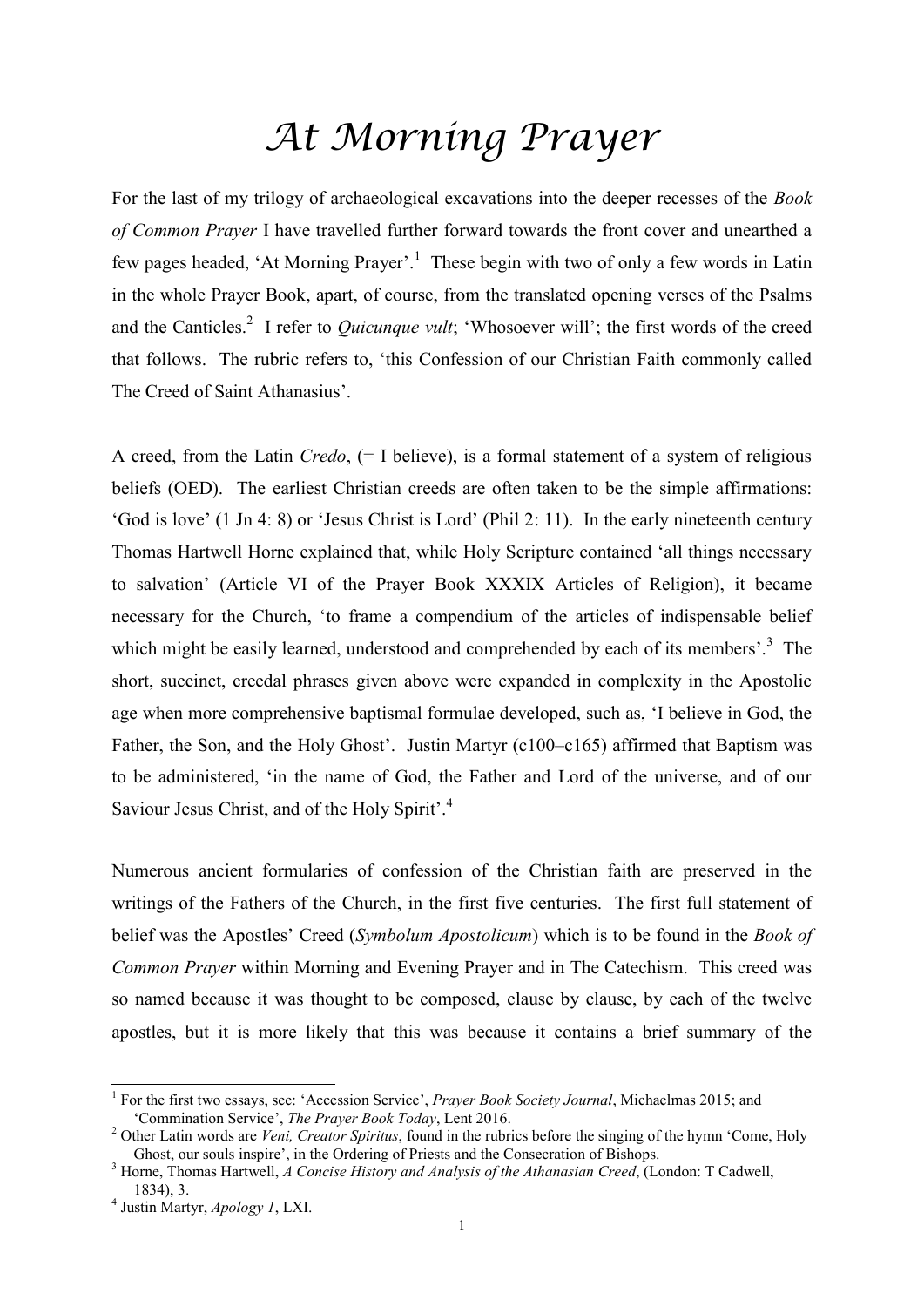collective truths that they taught. It appeared for the first time in written form in a letter sent by Bishop Ambrose of Milan (339–397) to Pope Siricius (334–399) in about AD 390. In the early Church this creed seems to have played no part in corporate worship but was probably learned and recited by catechumens before their respective baptisms. It entered into the public liturgy of the Eastern Church in the fifth century. J H Maude wrote that the Apostles' Creed was introduced in Antioch by Peter the Fuller (471–488) and at Constantinople by Patriarch Timothy I ( $\uparrow$  517).<sup>5</sup> It was not adopted by Rome until about AD 1015.

Although of early origin and of relatively simple format the Apostles' Creed was considered to contain the basic tenets of faith, but, despite this, it proved to be of insufficient breadth and comprehensiveness when confronted by subsequent heretics who, through their own interpretations of Biblical truths, condemned some of its precepts as suspect. These unhappy departures from the true faith eventually gave rise to the Nicene Creed, known to Anglicans from its inclusion in the Holy Communion service. That which we know as the Nicene Creed is incompletely named because its text was not fully determined by the Council of Nicaea in 325. This council, the First Ecumenical Council of the Church, was convened by the Emperor Constantine in an attempt to combat the Arian heresy which risked tearing apart the newly enfranchised Church and thus, possibly, the Roman Empire. The wording we know today, down to and including the phrase 'And I believe in the Holy Ghost' in the concluding paragraph did result from the debates at Nicaea. However, a further council was held in Constantinople (Constantine's 'New Rome') in 381, and its deliberations led to the addition of the concluding section. The controversial *Filioque* clause, which claimed that the Holy Ghost proceeded 'from the Son', as well as 'from the Father', was added in Constantinople in 447. The subsequent debate about the inclusion of these three small words would, in major part, be the cause of The Great Schism of 1054 when Eastern and Western Churches irrevocable separated.<sup>6</sup>

Even the more precise articulation of faith provided by the Nicene-Constantinopolitan Creed proved inadequate to dispel other and subsequent heresies. With the passing of time it became clear that a more precise definition, particularly of Trinitarian doctrine and Incarnational Christology, was needed.

1

<sup>5</sup> Maude, J H, *A History of the Book of Common Prayer*, (London: Rivingtons, 1956), 21.

<sup>&</sup>lt;sup>6</sup> Their respective leaders did not communicate with each other for the next 900 years!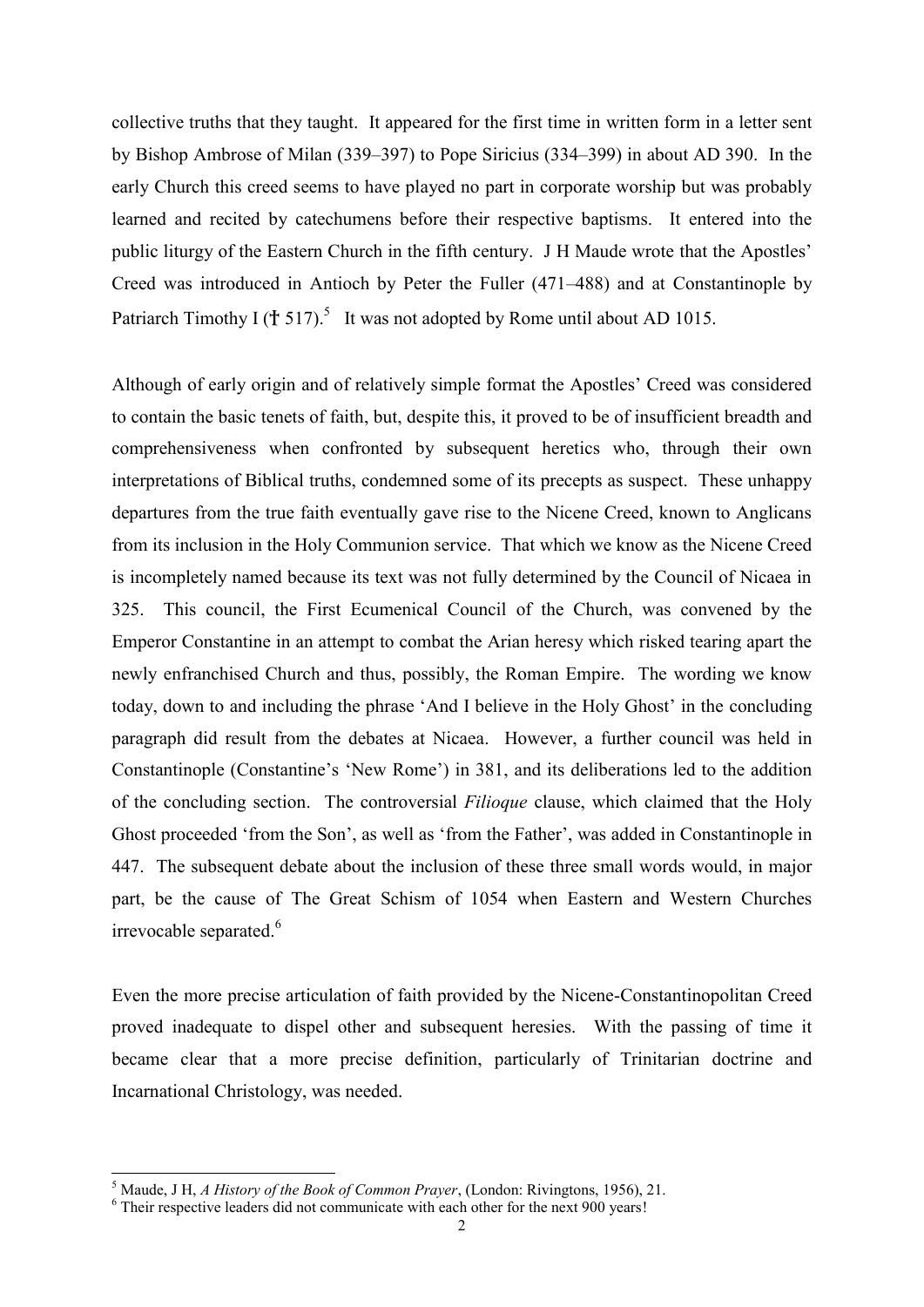This brings us, after a longish preamble, which I think was necessary, to the matter in hand: 'At Morning Prayer'; 'The Athanasian Creed'; '*Quicunque vult*'. The first thing to observe is that this creed was almost certainly not written by Athanasius. Athanasius (c296–373) was consecrated Bishop of Alexandria in 328. He had attended the Council of Nicaea but was driven into exile in 336 because of his opposition to the unorthodox doctrines of Arius (c250– c336). Athanasius also resisted other fourth century heresies, especially those of Apollinarius, who denied the full humanity of Jesus, and Macedonius, who denied the full humanity of the Holy Spirit. The creed that bears his name has a style and content that is markedly more the product of a Latin than of a Greek author. Also, Athanasius would not have felt the need to formulate a new creed since he, like all the orthodox divines of his times, constantly referred to the Nicene Creed as the foundational statement of their faith.

Neither Athanasius, nor any of his contemporaries, nor any of the writers who immediately succeeded him, made any reference to the creed that bears his name. Furthermore, it was never quoted as an authority for any decisions in the disagreements relating to the procession of the Holy Spirit, between the Eastern and Western Churches, in the seventh to ninth centuries. As it was never mentioned in those controversies, and, further, as it condemns Nestorian, Photinian, and Eutychian heresies, which did not exist until long after the time of Athanasius' death, it is manifest that this creed was not then in existence, and consequently could not have been composed by him. Various other authors have been suggested, among them Vigilius, Bishop of Thapsus (400–484), who was later considered to the first Pope of the Byzantine Papacy, but modern scholarship has discounted his authorship, mainly because the creed is written in a style different from Vigilius's other works, and the fact that it does not address the controversies that affected the Church of his time. Other suggested authors include: Ambrose of Milan, Venantius Fortunatus (c530–c600) and Vincent of Lérins (†445), but the most likely pen was that of Hilary, Bishop of Poitiers (315–367), for use by his Gallican clergy.

By the tenth century the creed attributed to Athanasius was in liturgical use throughout most of what is now called Europe and in some parts of the Eastern or Greek Church, particularly in Russia, Serbia, Bulgaria, and at Constantinople. At the time of the Protestant Reformation it was adopted by all Protestant Churches: Martin Luther (1483–1546), John Calvin (1509– 1564), and Theodore Beza (1519–1605) all made it their principal statement of faith.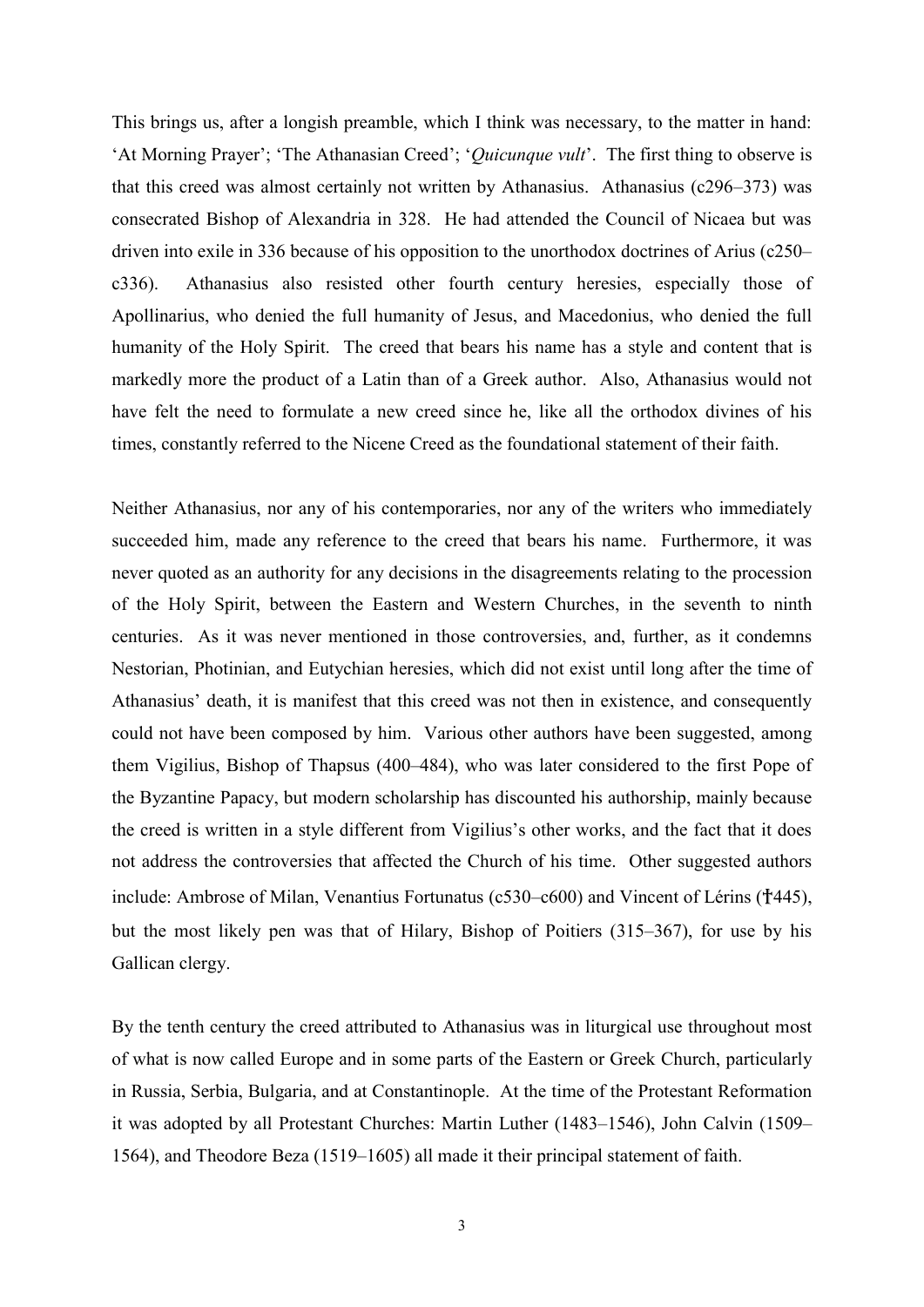The Athanasian Creed was included in Thomas Cranmer's first English Prayer Book (1549) as an extension to the text of Evening Prayer, although its rubric clearly stated that it, 'shalbe song or sayd immediately after Benedictus'. While Neil Alexander suggests that its recitation was required on six principal feasts the rubric states that its use was required at 'Christmas, Thepiphanie, Easter, Thascencion [and] Pentecost'.<sup>7</sup> In the 1552 revision this creed was still appended to Evening Prayer but the rubric dictating its use was expanded to:

In the feastes of Christmas, the Epiphanie, Saincte Mathie, Easter, Thassencion, Pentecost, Sainct John Baptist, Sainct James, Sainct Bartholomew, Sainct Matthew, Sainct Symon and Jude, Sainct Andrewe, and Trinitie Sunday: shalbe song or sayd immediately after Benedictus, this confession of our Christen fayth.

In the 1662 *Book of Common Prayer* the Athanasian Creed is given its own identifiable section, immediately following Evening Prayer, labelled 'At Morning Prayer'. In this book Article VIII of the XXXIX Article of Religion, titled 'Of the Creeds', states:

The Three Creeds, Nicene Creed, Athanasius's Creed, and that which is commonly called the Apostles' Creed, ought thoroughly to be received and believed: for they may be proved by most certain warrants of Holy Scripture.

In the 1662 edition the rubric has been changed slightly, as follows:

1

Upon these Feasts; Christmas Day, the Epiphany, Saint Matthias, Easter Day, Ascension Day, Whitsunday, Saint John Baptist, Saint James, Saint Bartholomew, Saint Matthew, Saint Simon and Saint Jude, Saint Andrew, and upon Trinity Sunday, shall be sung or said at Morning Prayer, instead of the Apostles' Creed, this Confession of our Christian Faith, commonly called the Creed of Saint Athanasius, by the Minister and people standing.<sup>8</sup>

What has happened since 1662? In the 1878 Prayer Book of the Church in Ireland the Athanasian Creed was left intact but all rubrics requiring its use in worship were removed. The 1928 Deposited Prayer Book retained the Athanasian Creed but the section is headed

<sup>&</sup>lt;sup>7</sup> Alexander, J Neil, 'The Shape of the Classical Book of Common Prayer ', in Hefling, C and Shattuck, C (eds), *The Oxford Guide to The Book of Common Prayer*, (New York, NY: Oxford University Press, 2006), 70.

<sup>&</sup>lt;sup>8</sup> It should be noted that by 1662, with the inclusion of the words 'commonly called', the authorship of this creed was considered to be in doubt.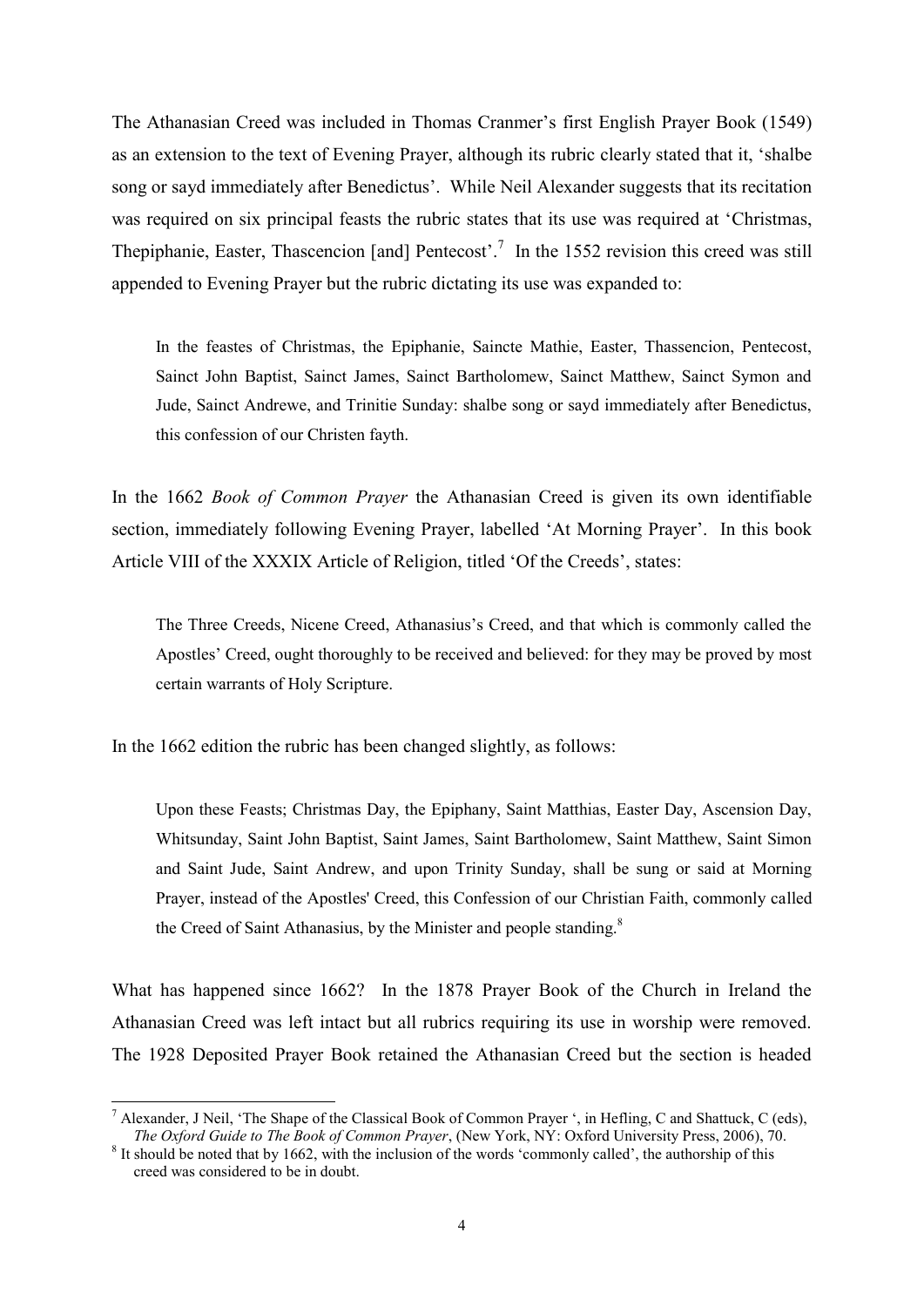*Quicunque Vult.* It begins with a complicated set of rubrics which suggest that different parts of the creed may be used on different feasts and festivals. There is also a revised translation, where *Quicunque Vult* is given as 'Whosoever would' rather than 'Whosoever will'. The 1929 version of The Scottish Prayer Book has the Order of Compline separating Evening Prayer from what is there called 'A Confession of the Christian Faith'. The rubric states:

The following Canticle shall be sung or said, either in place of the Apostles' Creed or as an Anthem, at Morning or Evening Prayer on Trinity Sunday. On other days the Canticle as a whole or from verse 3 to verse 28 (The Catholic Faith is this… let him thus think of the Trinity), or from verse 30 (The right Faith is that) to verse 41 inclusive, or from verse 3 to verse 41 inclusive, all portions with the *Gloria Patri*, may be used at Morning or Evening Prayer as an Anthem or Procession.

It is interesting to observe that this creed may now be used at both Morning and Evening Prayer and may be used as an anthem in procession (also, two more Latin words, *Gloria Patri*, appear).

The Athanasian Creed has not been without its critics and much debate about its continued inclusion within the *Book of Common Prayer* took place during discussions about Prayer Book revisions, especially in the latter half of the nineteenth century. One proposal suggested that an explanatory note be included in the rubric, to the effect that, 'the condemnations in this Confession of Faith are to be not otherwise understood than as a solemn warning of the peril of those who wilfully reject the Catholic Faith'.<sup>9</sup> The debate became so heated that two of the stalwarts of the Oxford Movement, Edward Pusey and Henry Liddon, threatened to resign their priestly orders if the Creed was degraded or mutilated in any revision of the Prayer Book.

What should twenty-first century worshippers make of this somewhat strange and maybe exaggerated statement of the Trinitarian and Christological theology? It was written to combat many of the heresies that beset the Christian Church in the early Middle Ages. The Church of our times is still beset by heresy but also by apathy, atheism and agnosticism. She is treated by many with indifference and as an irrelevance. Yet, at every turn, she is under attack from sensation-seeking journalists looking for pithy headlines, is disavowed by vociferous, telegenic, atheistic academics and is constantly wounded by those who would

-

<sup>9</sup> *Royal Commission on Ritual, Fourth Report,* 1870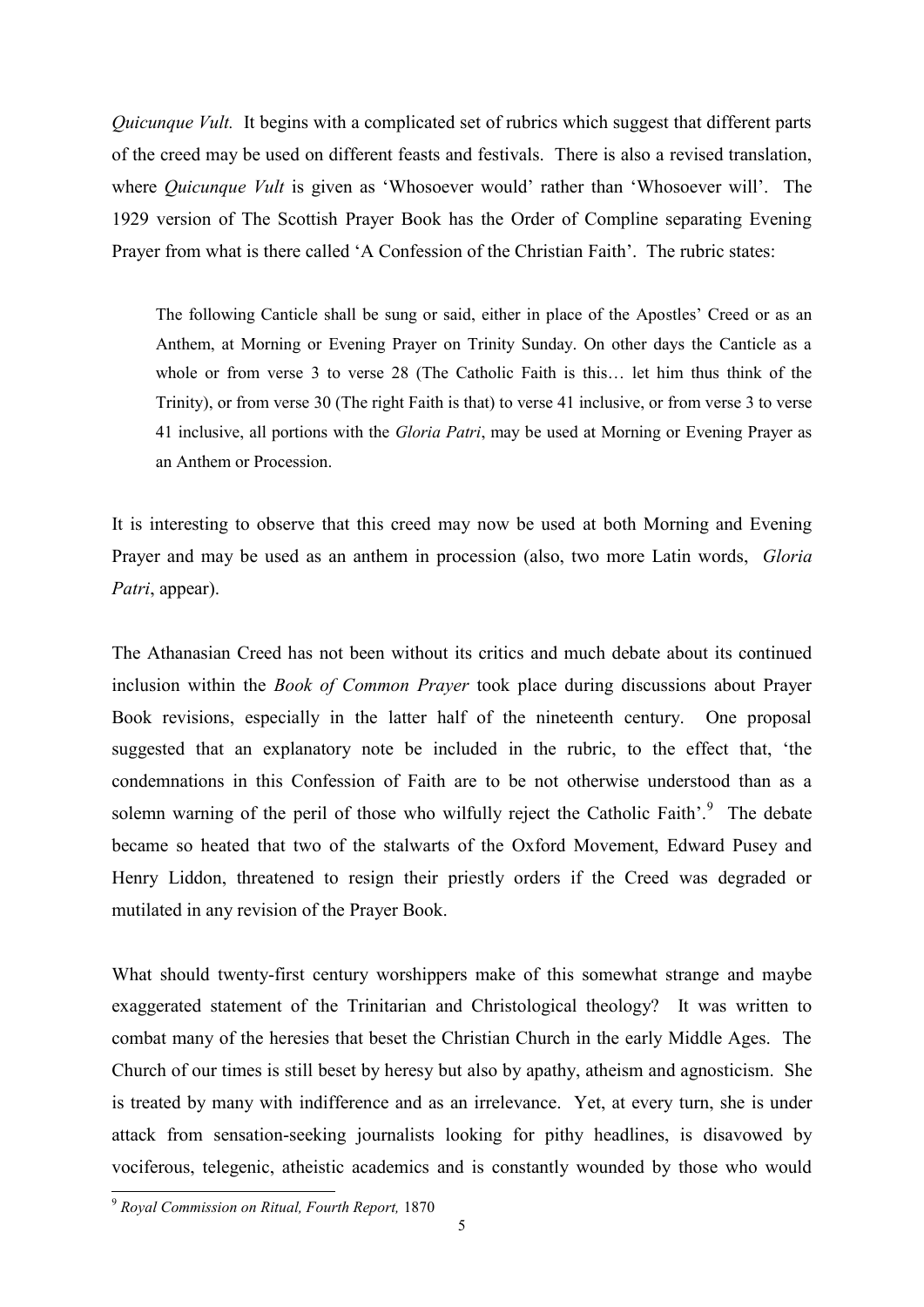replace her beautiful and ancient liturgies with facile and hackneyed cyber-speak. Cranmer's incomparable, liturgical language has been traduced, maligned and belittled by those whose clichéd and superficial vocabularies are only fit for puerile conversations, text messaging and social networking.

It is therefore good that the Athanasian Creed, despite its complex phraseology, and its damnations and anathemas, still has its place in the *Book of Common Prayer* and thus the worshipping life of the Anglican Church, but, as I have written before, the demise of the Divine Office in favour of the ubiquitous Holy Communion service leave few if any opportunities for the Apostles' Creed to be replaced by *Quicunque Vult*. Perhaps there is a case to be made for replacing the Nicene Creed, if only on Trinity Sunday, with the words of the Athanasian Creed.<sup>10</sup> What do you think?

David Fuller

## **Addendum:**

 $\overline{a}$ 

One visual representation of the Doctrine of the Holy Trinity, as derived from the Athanasian Creed, is the *Scutum Fidei* (= Shield of Faith), seen below:



The Latin may be translated as: 'The Father is God, The Son is God, The Holy Spirit is God; God is the Father, God is the Son, God is the Holy Spirit; The Father is not the Son, The Son is not the Father; The Father is not the Holy Spirit, The Holy Spirit is not the Father; The Son is not the Holy Spirit, The Holy Spirit is not the Son.'

## **Note to the Editor – If there are space constraints then please feel free to omit this Addendum**

<sup>&</sup>lt;sup>10</sup> We must, of course, remember that Trinity Sunday has been replaced by Pentecost 1 in the modern scheme of things!